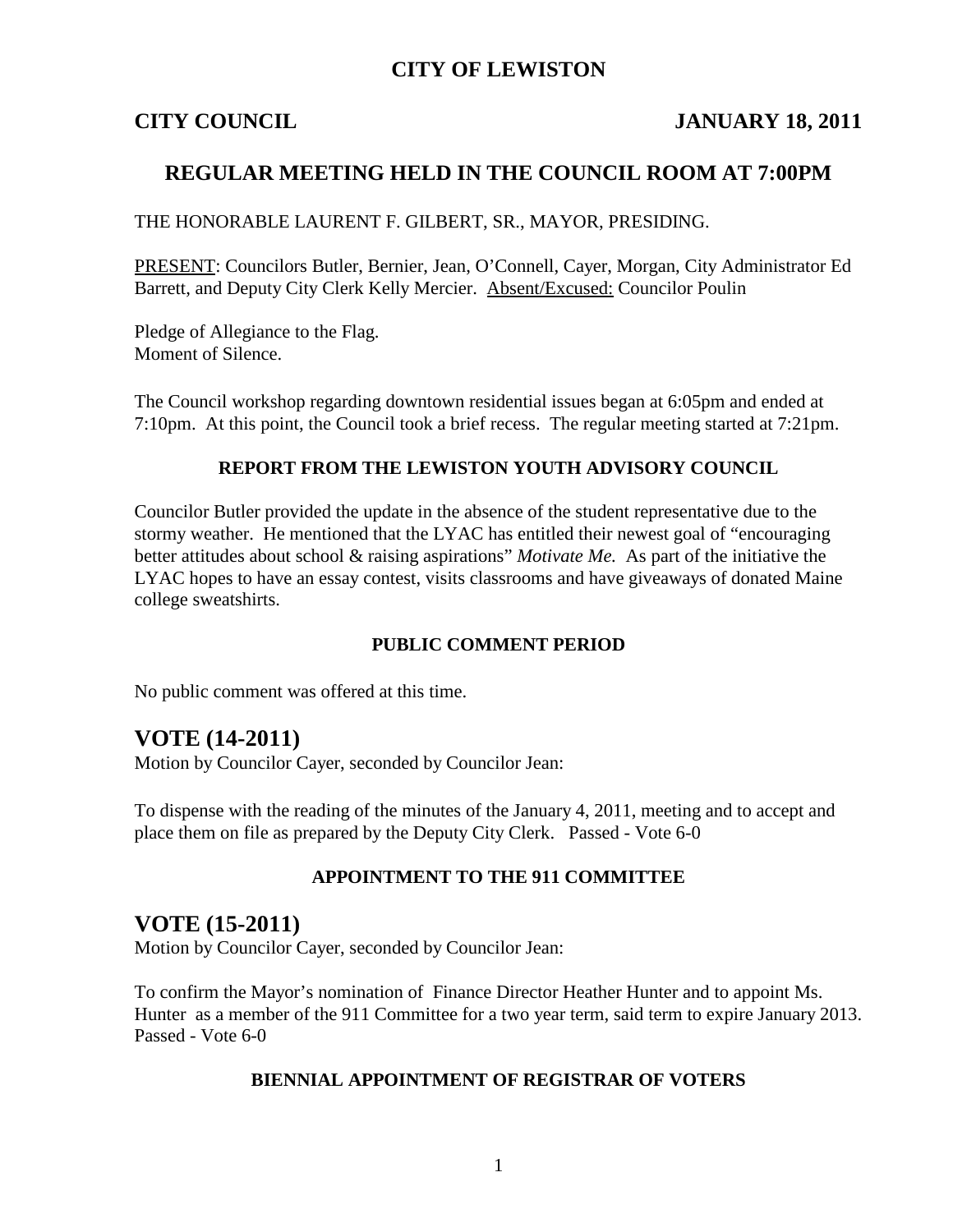# **VOTE (16-2011)**

Motion by Councilor Cayer, seconded by Councilor Jean:

To appoint City Clerk Kathleen M. Montejo as the Registrar of Voters for a two-year term of office from January 1, 2011 to December 31, 2012. Passed - Vote 6-0

## **PUBLIC HEARING AND FIRST PASSAGE FOR RE-ZONING OF THE PROPERTY AT 21 ATWOOD STREET AND THE REAR PORTION OF 906 SABATTUS STREET**

Mayor Gilbert opened the hearing to receive citizen input and comment. Councilor Morgan recused himself at this point citing a possible conflict of interest.

Councilor Jean pointed out that at the Planning Board meeting of January 10, 2011, the board voted unanimously not to approve the proposal to rezone the properties, that back in April 2008 a similar request for a conditional rezoning request failed to get approval from the City Council and that Planning and Code Enforcement staff recommended the City Council not approve the proposal to rezone said properties.

After a lengthy discussion and several comments from citizens from the Atwood Street area it was suggested that staff take a look at the area for the possibility of rezoning a larger area instead of a specific address. Mayor Gilbert then closed the hearing.

# **VOTE (17-2011)**

Motion by Councilor Jean, seconded by Councilor Bernier:

That the proposed amendment to re-zone the property at 21 Atwood Street and the rear portion of 906 Sabattus Street from the Neighborhood Conservation "A" (NCA) District to the Highway Business (HB) District, receive first passage by a roll call vote and that the public hearing on said ordinance be continued to the next regular City Council meeting. Failed - Vote 3-2 (Councilors Jean and Cayer opposed.)

# **VOTE (18-2011)**

Motion by Councilor Bernier, seconded by Councilor Butler:

To direct staff to work with the residents and owners to develop a proposal to rezone the area bounded by Sabattus Street, Old Greene Road, Atwood Street, and Garcelon Street and to present this proposal to the Planning Board for their review and recommendation to the City Council. Passed - Vote 4-1 (Councilor Jean opposed)

## **RESOLVE - AUTHORIZING A LEASE AGREEMENT WITH CATHOLIC CHARITIES MAINE FOR SPACE IN LEWISTON CITY HALL**

# **VOTE (19-2011)**

Motion by Councilor Butler, seconded by Councilor Cayer: